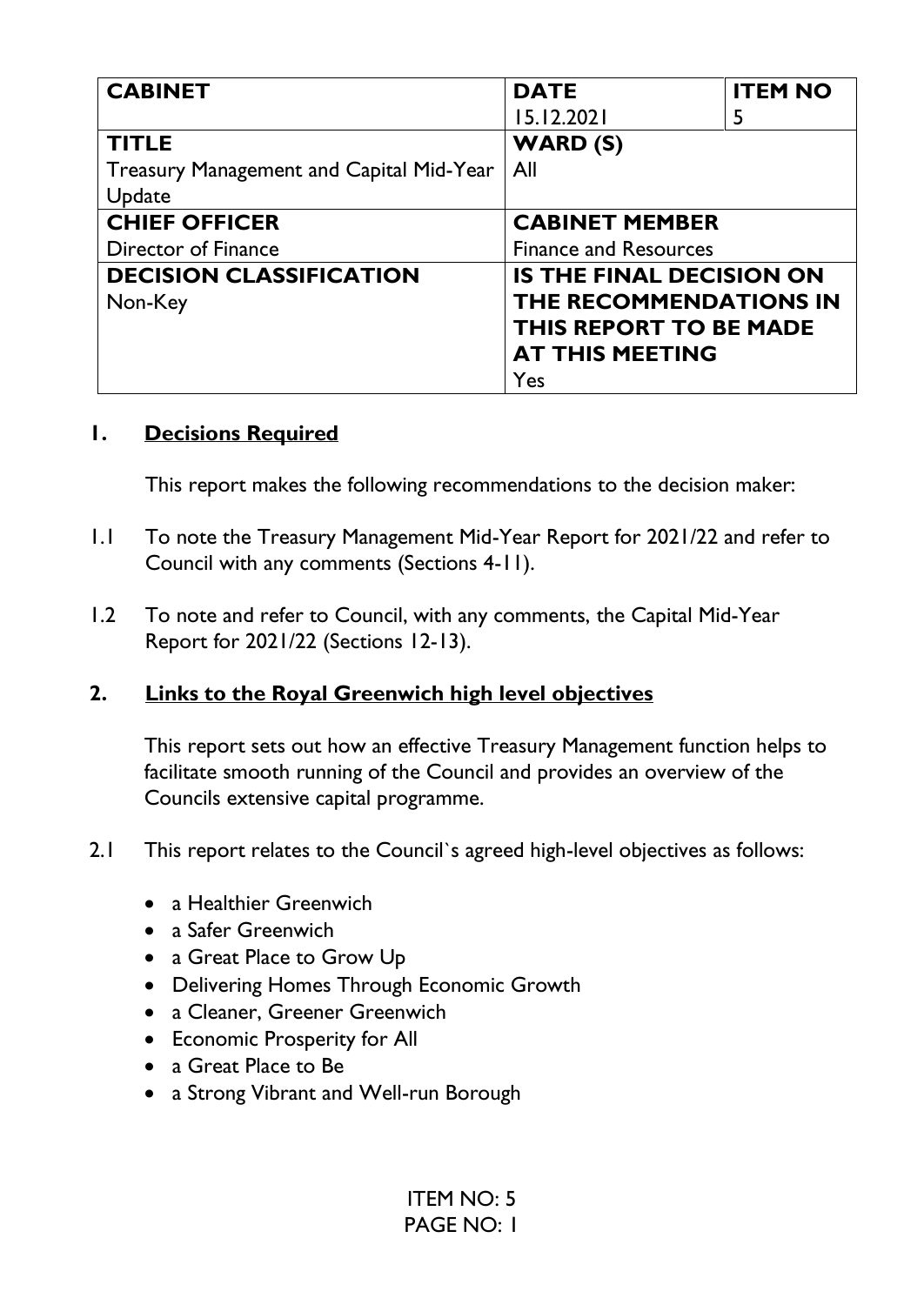### **3. Purpose of Report and Executive Summary**

3.1 The report comprises of two sections (Treasury Management Mid-Year 2021/22 and Capital Mid-Year 2021/22), and forms part of the established reporting and governance process for each area.

#### **Treasury Management**

3.2 Paragraphs 4-11 of the report meets the requirement of CIPFA's Code of Practice on Treasury Management to provide a mid-year report on treasury management activities, for the financial year 2021/22.

#### Capital Programme

- 3.3 Paragraphs 12-13 of the report sets out the mid-year forecast for 2021/22 and forms part of the Corporate Capital Strategy governance framework.
- 3.4 The mid-year positions will be further considered by the Audit and Risk Management Panel prior to Council in accordance with the joint governance arrangements set out within the Corporate Capital Strategy.

### **Treasury Management Mid-Year**

**4. Introduction and Background** 

### **Treasury Management Structure**

- 4.1 This Mid-Year Treasury Management Report covers:
	- Part 5 Treasury Management Position as at 30 September 2021
	- Part 6 Interest Rate Forecast
	- Part 7 Borrowing Report for 2021/22 to 30 September 2021
	- Part 8 Debt Rescheduling
	- Part 9 Investment Report for 2021/22 to 30 September 2021
	- Part 10- CIPFA Treasury Management Code Consultation
	- Part II Compliance with Treasury Limits

### **5. Treasury Management Position as at 30 September 2021**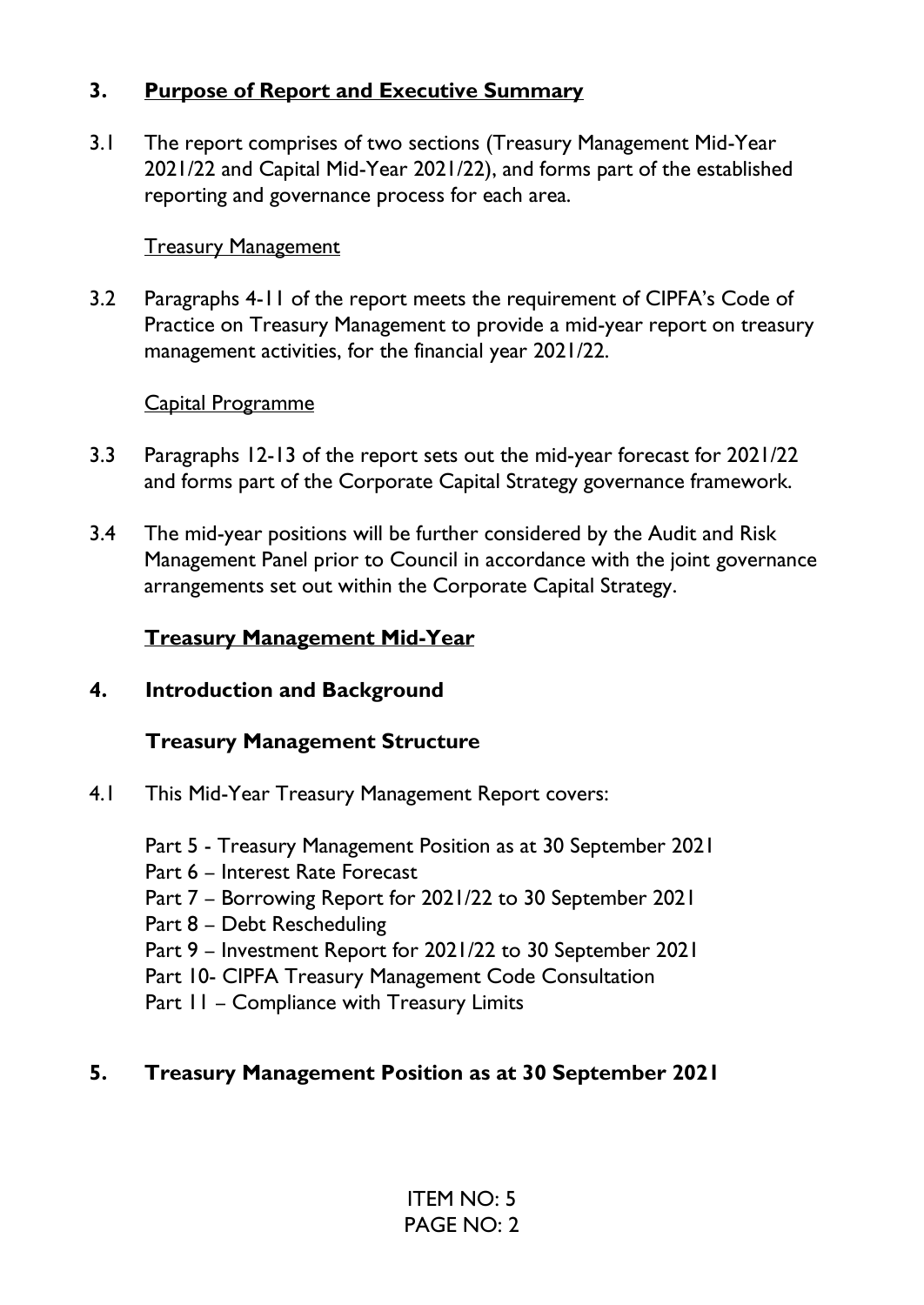5.1 The authority's treasury position as at 30 September 2021 is presented in Table 1 below.

| <b>Instrument</b>         |          | <b>Principal</b><br>Rate <sup>4</sup> |          | Maturity <sup>5</sup> |          |          |
|---------------------------|----------|---------------------------------------|----------|-----------------------|----------|----------|
|                           | $Sep-21$ | $Mar-21$                              | $Sep-21$ | Mar-21                | $Sep-21$ | Mar-21   |
|                           | £m       | £m                                    |          |                       |          |          |
| PWLB '                    | 245.654  | 245.654                               | 4.54%    | 4.54%                 |          |          |
| Market Loans <sup>2</sup> | 129.000  | 129.000                               | 4.18%    | 4.18%                 |          |          |
| Amber MEEF <sup>3</sup>   | 11.560   | $\overline{\phantom{a}}$              | 0.96%    | ۰                     |          |          |
| <b>Total Debt</b>         | 386.214  | 374.654                               | 4.31%    | 4.42%                 | 32 years | 33 years |

| Table I – Total Debt as at 30/09/21 (comparator as at 31/03/21) |  |
|-----------------------------------------------------------------|--|
|                                                                 |  |

1 Public Works Loans Board – fixed rate maturity loans

2 These are market loans which are mainly Lenders Option Borrowers Option (LOBO) – loans from banks that are fixed rate for a period, with an option for the lender to revise the rate and a subsequent option for the borrower to repay without penalty

3 New loan taken out for street lighting programme across borough

4 The weighted average rate as at 30 September 2021

The residual weighted average maturity as at 30 September 2021

#### Table 2 – Total Deposits as at 30/09/21 (comparator as at 31/03/21)

| <b>Instrument</b>               | <b>Principal</b> |                |                      | Rate <sup>6</sup> | Maturity <sup>7</sup> |          |
|---------------------------------|------------------|----------------|----------------------|-------------------|-----------------------|----------|
|                                 | $Sen-21$         | $Mar-21$       | $Mar-21$<br>$Sep-21$ |                   | $Sep-21$              | $Mar-21$ |
|                                 | £m               | $\mathbf{f}$ m |                      |                   |                       |          |
| <b>Total</b><br><b>Deposits</b> | 175.99           | 125.23         | 0.04%                | 0.04%             | 14 days               | 6 days   |

 $\frac{6}{7}$  The weighted average rate as at 30 September 2021<br>The residual weighted average maturity as at 30 Sep The residual weighted average maturity as at 30 September 2021 on treasury related loans.

5.2 Councils would have to take more excessive risk if they want to earn the level of interest income commonly seen in previous decades as all short-term money market investment rates have only risen weakly since Bank Rate was cut to 0.10% in March 2020, at the last MPC meeting in November (after the reporting period for this report), the committee voted to keep rates at 0.10%.

#### **6 Interest Rate Forecast**

6.1 The revised forecast for interest rate and new PWLB loan rates from our Advisors is as shown in Table 3 below.

#### *Table 3 - Bank Interest and PWLB Rate Forecast*

| Forecast* | <b>2021</b> | 2022 |     |     |            | 2023 | 2024       |
|-----------|-------------|------|-----|-----|------------|------|------------|
| 70        | Dec         | Mar  | lun | Sep | <b>Dec</b> | Mar  | <b>Mar</b> |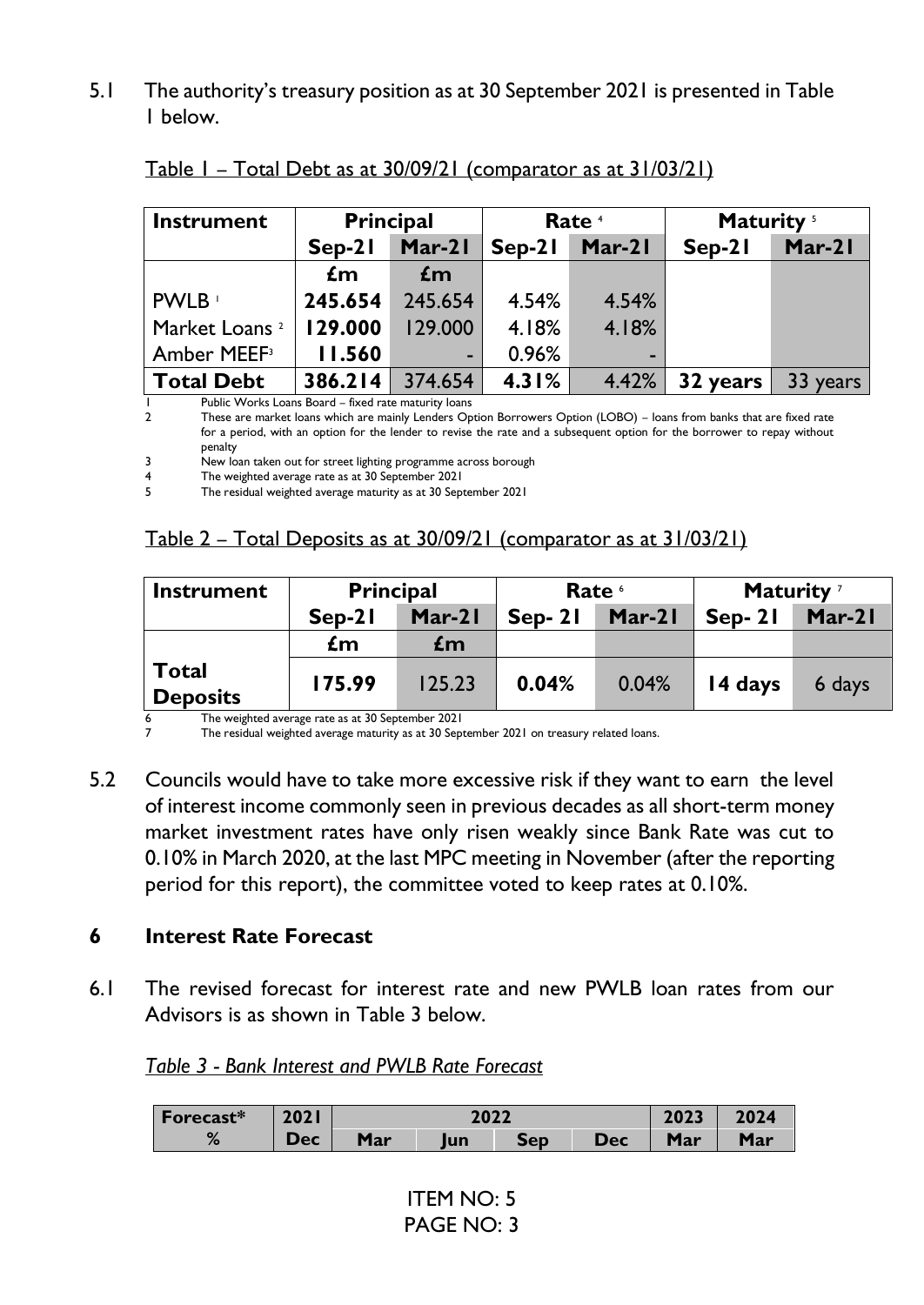| <b>Bank Rate</b> | 0.25 | 0.25 | 0.50 | 0.50 | 0.50 | 0.75 | 1.00 |
|------------------|------|------|------|------|------|------|------|
| 5yr PWLB         | l.50 | l.50 | 1.60 | l.60 | 1.70 | 1.70 | 1.80 |
| 10yr PWLB        | .80  | l.90 | 1.90 | 2.00 | 2.00 | 2.10 | 2.20 |
| 25yr PWLB        | 2.10 | 2.20 | 2.30 | 2.40 | 2.40 | 2.40 | 2.60 |
| 50yr PWLB        | .90  | 2.00 | 2.10 | 2.20 | 2.20 | 2.20 | 2.40 |

\*PWLB forecasts using "Certainty Rate"

### **7. Borrowing Report for 2021/22 to 30 September 2021**

7.1 The opening Capital Financing Requirement (CFR – the underlying need to borrow for capital purposes) for 2021/22 is £673m. Table 4 below shows the projected net increase in the borrowing requirement against projected actual external borrowing, with the level of under borrowing rising to £368m.

|                        | £'000   |                            | £'000    |
|------------------------|---------|----------------------------|----------|
| CFR at 31 March 2021   | 672,954 | Borrowing at 1 April 2021  | 374,654  |
| Add Approved           |         |                            |          |
| Borrowing:             |         | Add:                       |          |
| <b>Temporary Accom</b> | 24,510  | New Net Borrowing          | 11,560   |
| Regeneration           | 19,660  |                            |          |
| Leisure / Libraries    | 590     |                            |          |
| <b>HRA</b>             | 38,670  |                            |          |
| Less:                  |         |                            |          |
| <b>MRP</b>             | (5,168) | Less:                      |          |
|                        |         | <b>Borrowings Maturing</b> | (3, 455) |
| CFR at 31 March 2022   | 751,216 | Borrowing at 31 March 2022 | 382,759  |

*Table 4 – Projected Borrowing Need versus Physical Borrowing* 

- 7.2 The only new borrowing that has been undertaken during the 2021/22 financial year is the loan with Amber MEEF to facilitate the delivery of the LED for a street lighting programme. The loan interest rate was benchmarked against PWLB at the time and was 0.70% lower. The loan also aided in supporting the underlying Capital financing Position in helping to externalise some of internal borrowing position. Further consideration will be given to converting some additional internal borrowing to external borrowing. This would need to be considered in the context of the levels of internal borrowing over the short to medium term.
- 7.3 Increased investment such as the Greenwich Builds programme are driving an increase in the CFR. The council keeps its use of internal and external borrowing under review.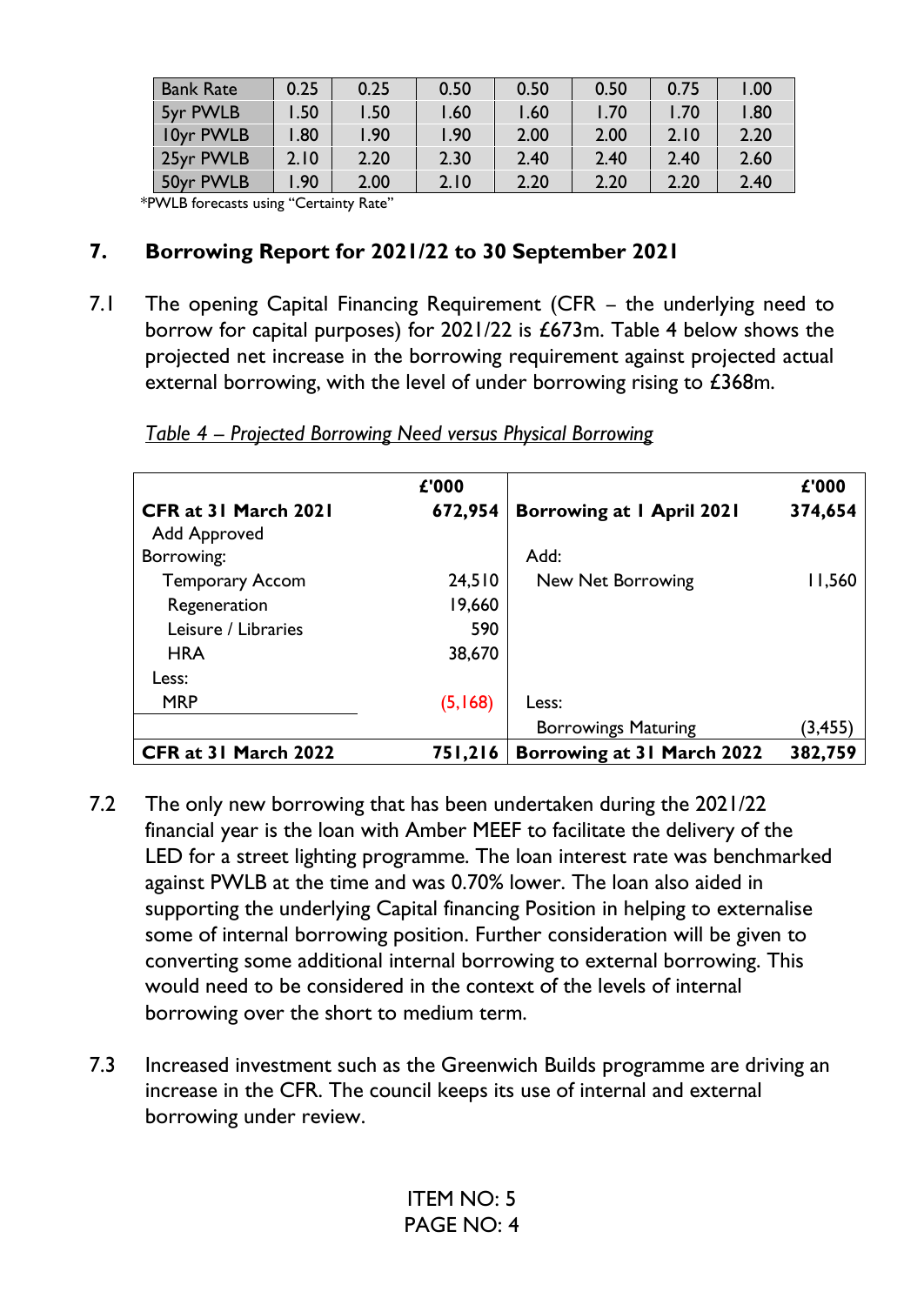7.4 Chart I below shows the debt portfolio by amounts maturing each year (and the average rate of the respective debt). The majority of the debt is not due to mature for at least 32 years. Thus, even with the possibility of LOBO options being exercised (Chart 2), this provides for a long period of low refinancing risk for sums already borrowed.





*Chart 2 – Debt Portfolio Maturities and Rates (with LOBO Options Date Exercised)* 



7.5 The average interest rate on the debt portfolio has remained relatively low (compared to previous decades) in recent years and is currently 4.31%.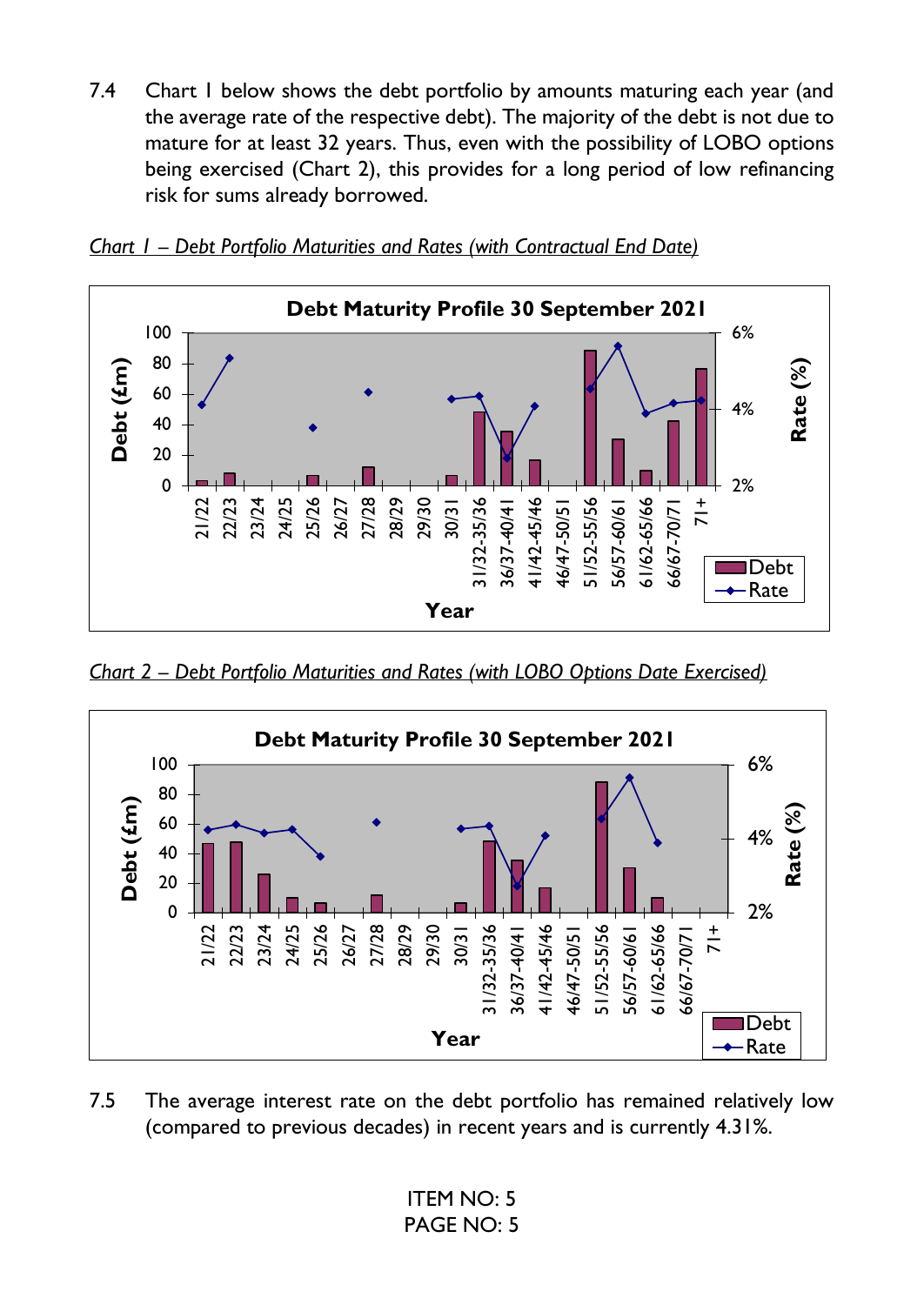7.6 The weighted average duration of the portfolio is 32 years.

### **8 Debt Rescheduling**

8.1 Debt rescheduling opportunities have been limited due to the economic climate and consequent structure of interest rates. No debt rescheduling was undertaken during the first half of the financial year.

#### **9 Investment Report for 2021/22 to 30 September 2021.**

9.1 Table 5 compares the initial forecasts made in the 2021/22 Treasury Management Strategy with latest revisions.

| <b>Initial Forecast</b> | Year    | <b>Current Forecast</b> |
|-------------------------|---------|-------------------------|
| 0.10%                   | 2020/21 | 0.10%                   |
| 0.10%                   | 2021/22 | 0.10%                   |
| 0.10%                   | 2022/23 | 0.25%                   |

*Table 5 – Investment Rates: Initial Forecast v Revised Forecast* 

9.2 During the first six months of the year, all investments made were in full compliance with the authority's treasury management policies and practices, prepared in accordance with the CIPFA guidance.

### **Investment Strategy**

- 9.3 In accordance with the Code, it is the authority's priority to ensure security of capital, maintain liquidity and to obtain an appropriate level of return, which is consistent with the authority's risk appetite.
- 9.4 Given this authority's risk-averse environment, investment returns are likely to remain relatively low, but overall treasury management operations will mitigate the effect of this for the current financial year.

### **Investment Counterparty Criteria**

9.5 The current investment counterparty criteria selection approved in the Treasury Management Strategy Statement is meeting the requirement of the treasury management function.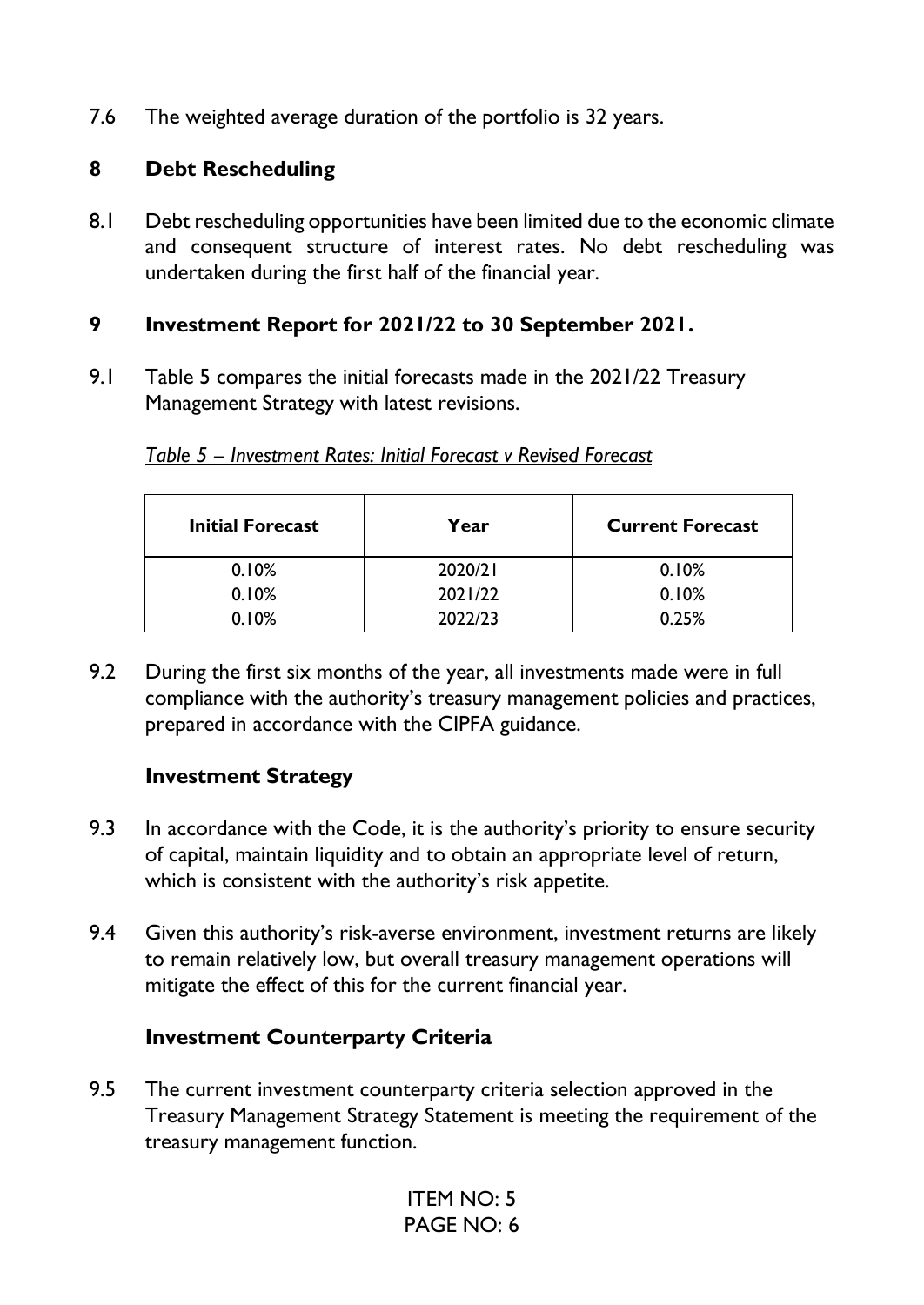- 9.6 Security and liquidity have remained the priorities of the Council throughout the year in order to reduce counterparty risk as much as possible*.* The Council continues to hold an instant access business reserve account with NatWest, which is a part-nationalised institution. The government has indicated that it will take several years to return the bank to private ownership. Due to continued uncertainties surrounding the risk of investing in other UK banks and building societies, all other investments held by the Council were placed with the UK government either through its Debt Management Account Deposit Facility (DMADF) or through UK Treasury Bills.
- 9.7 The authority is using a combination of share price activity, credit ratings and economic news delivered via various sources including Bloomberg and external advisors, to ensure that decisions are made with the best real time information available.

### **10 CIPFA Treasury Management Code Consultation**

- 10.1 CIPFA has recently consulted on revising the Treasury Management and Prudential Codes. This is the second stage of consultation, with any changes now intended for a soft adoption in 2022/23 TMSS, with full implementation set to be expected for 2023/24 strategies. The key changes impact on Treasury Management Practices and Treasury Indicators;
	- TMP1 Risk Management Several changes are proposed in this area, mostly changes around wording to limit long investment purely for yield. The amended that would have the most step change if implemented would be requiring an organisation to set out policy and practices relating to environmental, social and governance (ESG) investment considerations. We still waiting for detail on this from CIPFA.
	- TMP2 Performance Management The change is to included measures of effective treasury risk management and not only measures of financial performance. This will mean the treasury team reporting against additional indicators that measure risk.
	- TMP6 Reporting Requirements and Management Information Arrangementsthis is amended to included investment indicators, which was already required by regulation. No direct impact.
	- TMP8 Cash and Cash Flow Management- change aligned to the proposed change to treasury management indicators to implement the use of the liability benchmark. This change will be reflected in the TMSS report, which would now include a Liability benchmark indictor.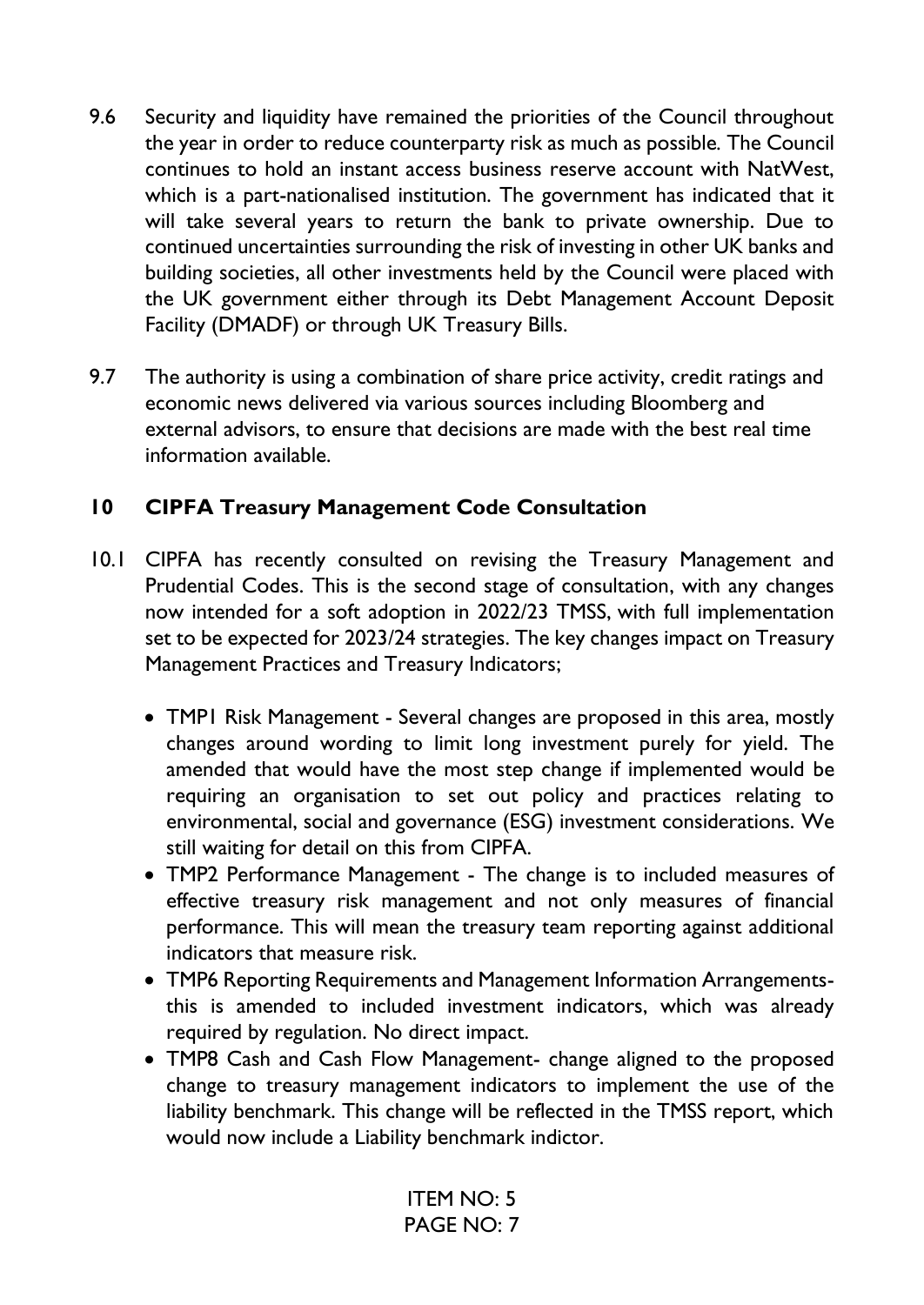• TMP10 Training and Qualifications - CIPFA seek to update the current requirement to ensure that organisation recognises the importance of all staff and board / council members having the required skills and knowledge to be able to undertake their duties and responsibilities. This will mean having a training plan to make sure both staff and Member have sufficient training in carrying out their roles.

### **11 Compliance with Treasury Limits**

11.1 During the first six months of the financial year the authority operated within the treasury limits and Prudential Indicators set out in the authority's Annual Treasury Management Strategy Statement, per CIPFA Guidance. Treasury Management Indicators are shown in Appendix 1.

# **Capital Mid-Year 2021/22**

### **12. Programme**

12.1 On 25 February 2021 Full Council approved the Capital Programme (2021/22 - 2028/29) and adoption of the updated Corporate Capital Strategy, with a forecast outturn position of £277.27m for 2021/22. The following section notes movements in the approved programme against the February baseline position, with narrative provided on major changes within each subprogramme. With the delivery of the capital programme planned over multiple years, in-year underspends or overspends are, in the absence of changes to the programme arising from new decisions, generally indicative of slippage or acceleration of capital expenditure between financial years.

| <b>Programme</b>              | <b>Base</b><br>2021/22 | <b>Revised Forecast</b><br>2021/22 | Variance       |
|-------------------------------|------------------------|------------------------------------|----------------|
|                               | £m                     | $\mathbf{f}$ m                     | $\mathbf{f}$ m |
| <b>Priority Investment</b>    | 30.53                  | 25.98                              | (4.55)         |
| Schools / Early Years         | 23.11                  | 10.21                              | (12.90)        |
| Transformation                | 21.09                  | 18.65                              | (2.44)         |
| Property                      | 7.63                   | 5.92                               | (1.71)         |
| <b>Flexible Use</b>           | 5.97                   | 6.45                               | 0.48           |
| Housing Investment (GF)       | 2.00                   | 1.70                               | (0.30)         |
| Housing Development (GF)      | 41.00                  | 35.01                              | (5.99)         |
| <b>Sub-total General Fund</b> | 131.33                 | 103.92                             | (27.41)        |
| Housing Investment (HRA)      | 46.61                  | 37.43                              | (9.18)         |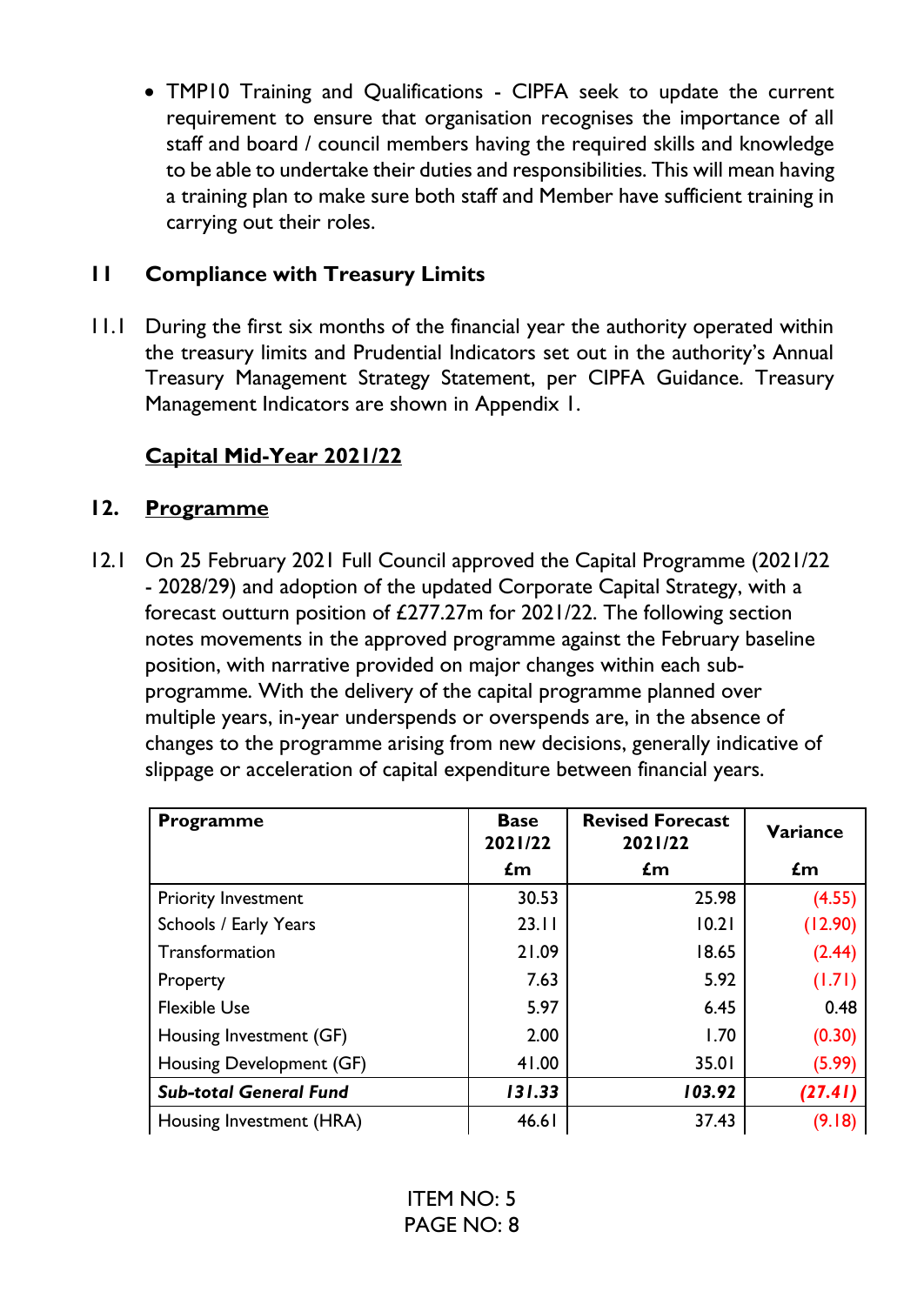| Housing Development (HRA)                | 99.32  | 78.40  | (20.92)       |
|------------------------------------------|--------|--------|---------------|
| <b>Sub-total Housing Revenue Account</b> | 145.93 | 115.83 | <b>630.10</b> |
| Total                                    | 277.27 | 219.75 | (57.51)       |

### *Priority Investment*

- 12.2 Slippage has been encountered within the programme that has resulted in a net £4.55m reduction in forecast capital expenditure in-year. The main drivers for the intra year movement are;
	- Woolwich Leisure Centre Land assembly costs have been reprofiled to 2022/23, reflective of on-going discussions with  $3<sup>rd</sup>$  party land owners.
	- Woolwich Works Construction works are complete and the Trust held buildings are operational.
	- Housing Zones Slippage in the match funded programme by a further year.
	- Nathan Way Construction of 21 units has completed and occupation of the units is on forecast against the pre-commencement revenue modelling.
	- Covid-19 funding will be applied within the programme where there are clear and quantifiable cost arising from delays in accordance with Central Government guidance.

# *Schools / Early Years*

- 12.3 A significant reduction in the forecast in-year outturn position is projected.
	- An underspend has been generated within the Kidbrooke Park School relocation project at Kellaway Road, unutilised contingency resources, which are underpinned Basic Needs Grant, will be reprofiled within the Schools / Early years programme.
	- Funding allocated to the delivery of SEND places within the Borough has been reprofiled over future financial years pending a further decision by Cabinet on the School Place Planning allocations.
	- Delivery of the Planned Maintenance Programme, which delivers essential investment in the physical school's estates remains on programme.
	- Projects within the Public Sector Decarbonisation programme, approved by the Leader of the Council in April 2021, have been integrated within forecast. These works are fully funded from grant monies.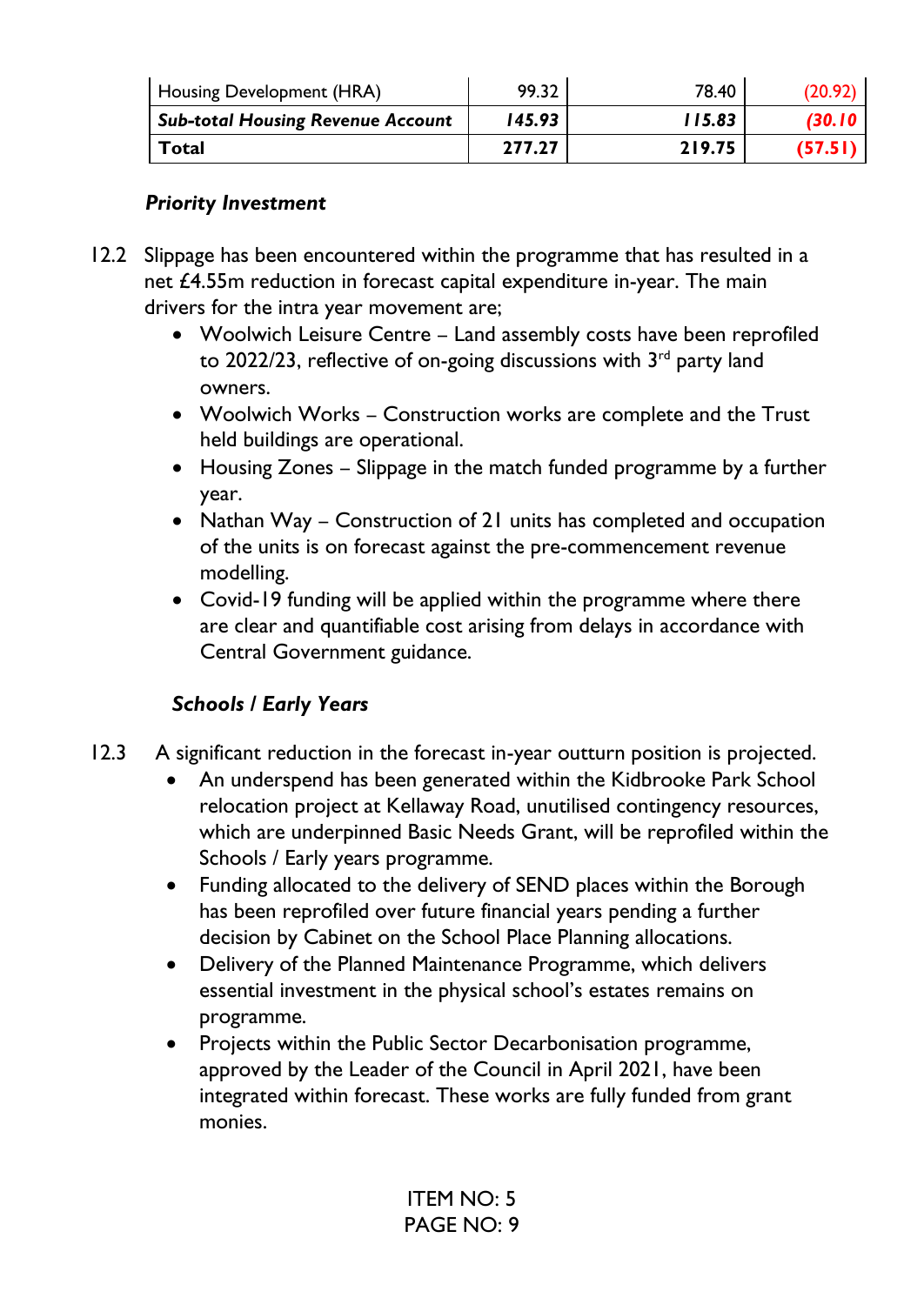### *Transformation*

- 12.4 Movements in the forecast position for 2021/22 are driven by the following;
	- Vehicle Replacement Programme Expenditure profiles have been realigned to procurement and vehicle delivery forecasts., which have been delayed due to global supply chain issues, including the availability of microchips.
	- LED Street lighting roll out has been impacted by additional planning and supply chain delays
	- Investment in the Corporate digital infrastructure has been impacted upon by delays caused by Covid-19.
	- The reprofiling of capital expenditure for these schemes does not impact on the previously reported overall programme position or individual project budgets.

### *Property*

- 12.5 Corporate property maintenance and condition works profiles have been updated. In-year movements have no effect on the forecast ten-year capital programme.
- 12.6 As with the Schools Programme, Public Sector Decarbonisation Schemes on the corporate estate have now been built into forecast.

### *Flexible Use*

12.7 Reprofile of expenditure forecast to 2021/22 from 2022/23. On 10 February 2021 the Local Government Secretary announced, as part of the Local Government finance settlement, a further 3-year extension to the Flexible Use programme to 31 March 2025. Whilst further details and guidance on this extension are awaited it is expected that the forecast slippage in the approved programme beyond 31 March 2022 will continue to qualify.

### *Housing Investment*

12.8 Expenditure has been reprofiled to reflect the decision of Cabinet on 20 October 2021 to extend HRA Housing Capital approvals to 31<sup>st</sup> March 2024, which has reprofiled  $\sim$  £9m of expenditure from 2021/22 to 2022/23.

### *Housing Delivery*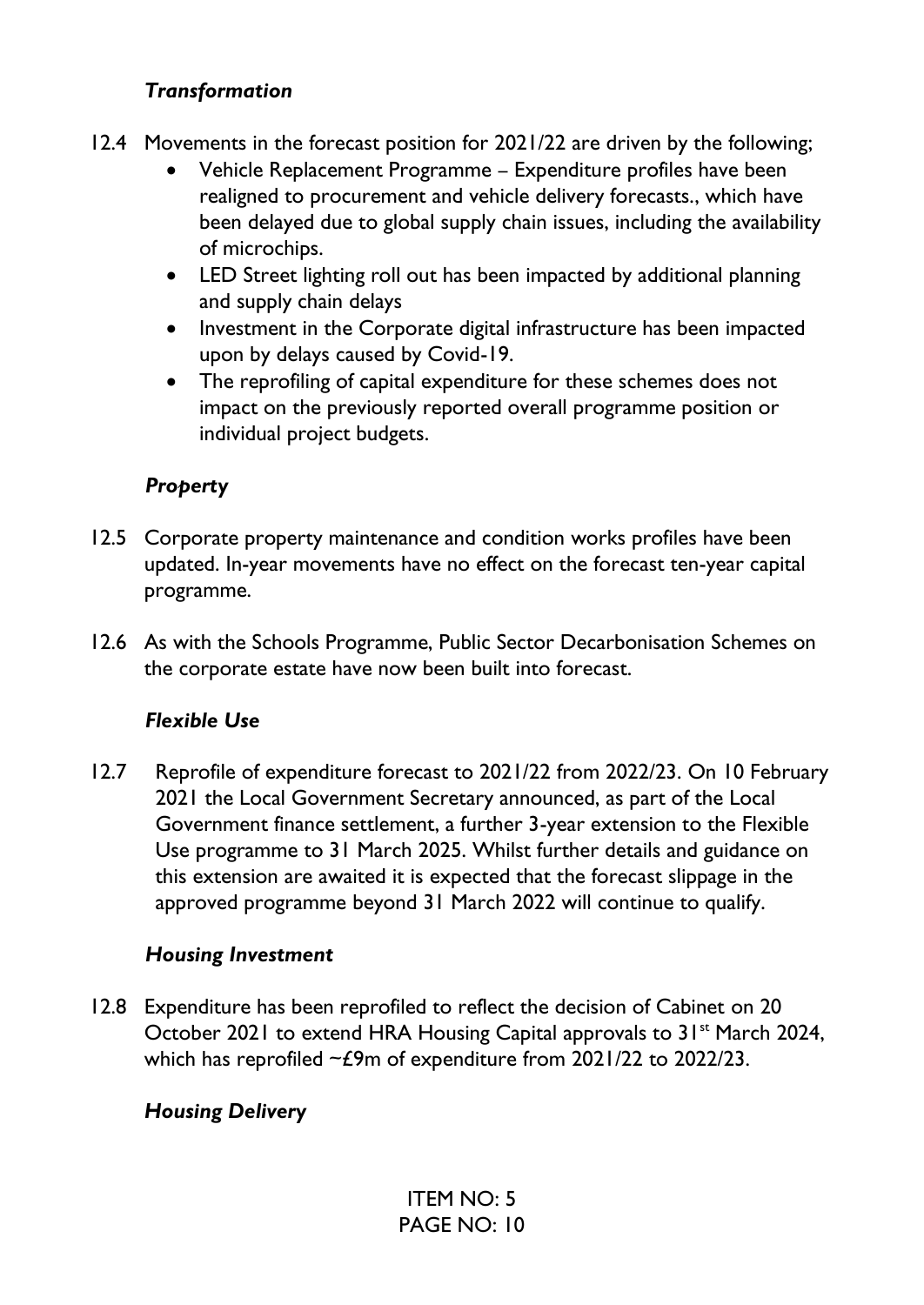12.9 The programme has been updated to reflect the latest forecast expenditure to enable delivery of the Greenwich Builds Phase 1 programme. It is anticipated a decision report will be brought forward for approval by Cabinet to agree this increase in funding required and to set out the reasoning behind a slippage in the delivery programme.

## **13. Capital Financing**

13.1 Slippage in the programme of £57.51m as outlined above provides a short term cashflow benefit where the level of reserves at a corporate level is projected to be higher than forecast at 31 March 2021. However, as the underlying resource base contains ring-fenced elements, such as grants, pressures on individual schemes and programmes cannot necessarily be offset by capacity on other areas. A deficit in the programme continues to be forecast within year, this will result in an increase in the underlying borrowing requirement (CFR). As noted below, there will be mitigation against the impact of the rise in CFR in future years through the generation of both identified and unidentified capital receipts.

# **Capital Receipts**

13.2 Delays in the realisation of capital receipts adds pressure on the programme. The Strategic Asset Review, a Tier 3 MTFS project, is looking to deliver future capital receipts, on-going revenue savings and increased asset derived income. The project will seek to deliver over the next MTFS period, there will therefore be a short to medium-term impact on the Capital Financing Requirement (CFR), until disposals are identified and realised.

## **Grants**

13.3 The forecast application of grant funding income has been revised in-line with the capital expenditure forecast, particularly where grants are ringfenced or secured for a specific purpose.

## **Revenue & Major Repairs Reserve (MRR) Contributions**

13.4 General fund revenue contributions supporting the vehicle acquisition programme have been revised in accordance with the spend profile; whilst MRR contributions within the HRA remain materially unchanged.

# **Prudential Borrowing**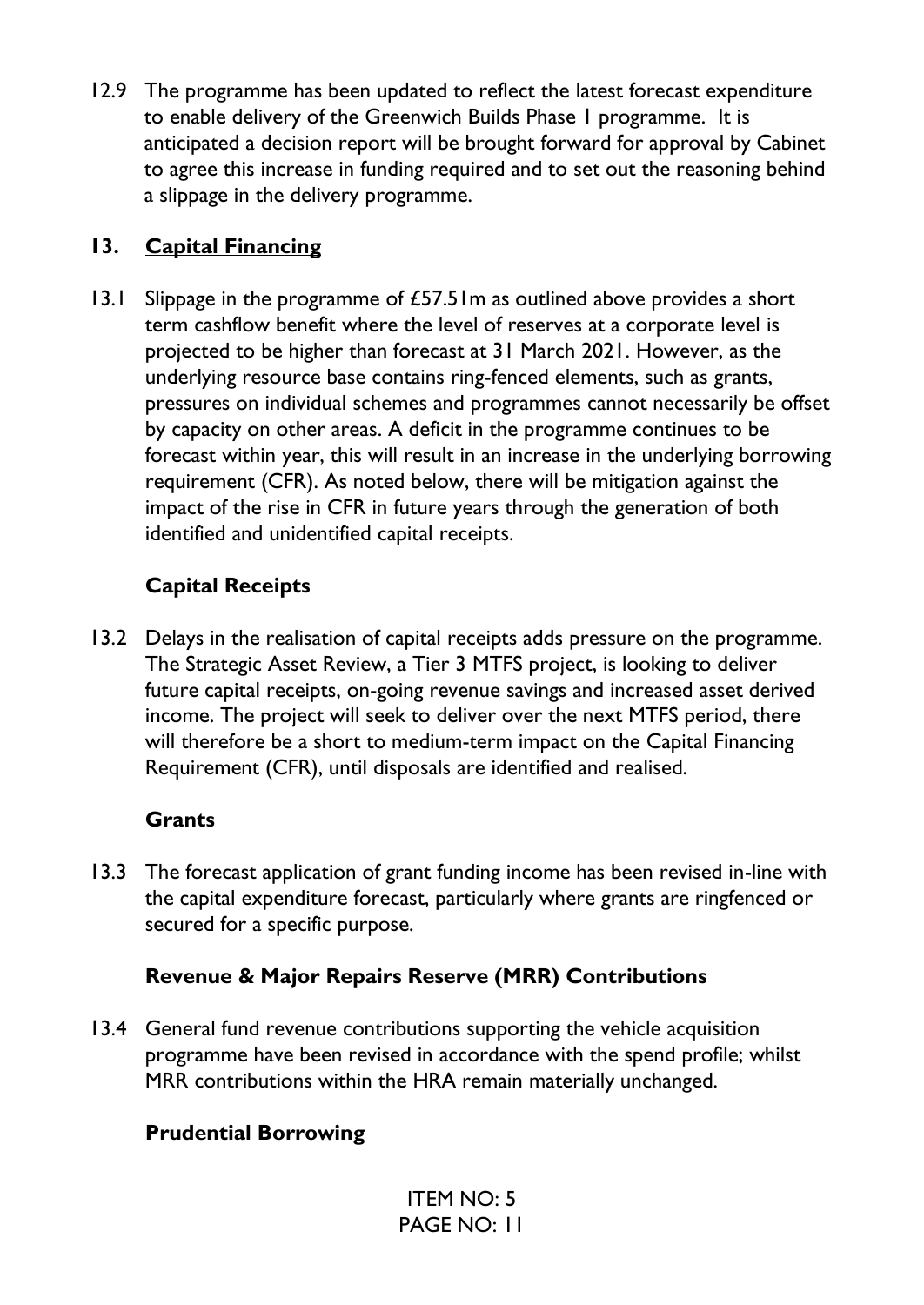- 13.5 In-year borrowing forecasts have been adjusted in-line with projections on the Street Acquisition programme, LED Street Lighting scheme and profile of investment by RBG in Leisure and Library assets.
- 13.6 The following table sets out in year movements in the anticipated resource position and is reflected in the forecast Treasury positions in Part 1 of this report.

| <b>Resource</b>                            | <b>Base</b><br>2021/22 | <b>Revised</b><br><b>Forecast</b><br>2021/22 | <b>Variance</b> |
|--------------------------------------------|------------------------|----------------------------------------------|-----------------|
|                                            | $\mathbf{f}$ m         | £m                                           | £m              |
| <b>Revenue Contributions</b>               | (9.47)                 | (10.06)                                      | (0.59)          |
| Capital Grants                             | (30.61)                | (18.99)                                      | 11.62           |
| Capital Receipts                           | (24.73)                | (19.90)                                      | 4.83            |
| <b>Prudential Borrowing</b>                | (17.53)                | (11.95)                                      | 5.58            |
| <b>Prudential Borrowing - Homelessness</b> | (28.70)                | (24.51)                                      | 4.19            |
| <b>Sub-total General Fund</b>              | (111.04)               | (85.40)                                      | 25.64           |
| <b>Housing Revenue</b>                     | (2.00)                 | (2.00)                                       |                 |
| Capital Receipts                           | (63.77)                | (38.77)                                      | 25.00           |
| Major Repairs Reserve                      | (28.03)                | (28.92)                                      | (0.89)          |
| <b>Prudential Borrowing</b>                | (44.11)                | (38.67)                                      | 5.44            |
| Capital Grants                             | (8.02)                 | (7.47)                                       | 0.55            |
| <b>Sub-total Housing Revenue Account</b>   | (145.93)               | (145.93)                                     | 30.10           |
| Total                                      | (256.97)               | (201.23)                                     | 55.74           |

### **14. Capital Strategy development**

- 14.1 CIPFA has recently consulted on updates to The Prudential Code for Capital Finance in Local Authorities, which complements the revisions to the Treasury Management Code noted above.
- 14.2 The updated Prudential Code is set to be published in its final form in late 2021 and will be effective from the date of issue. However, due to the timing of the release and reporting timetables across the sector, CIPFA has confirmed that there will be a soft launch for the 2022/23, with Local Authorities expected to adopt the fundamental principles and not the full reporting and monitoring requirements. The implications of the Prudential Code consultation, which looks to strengthen controls around investments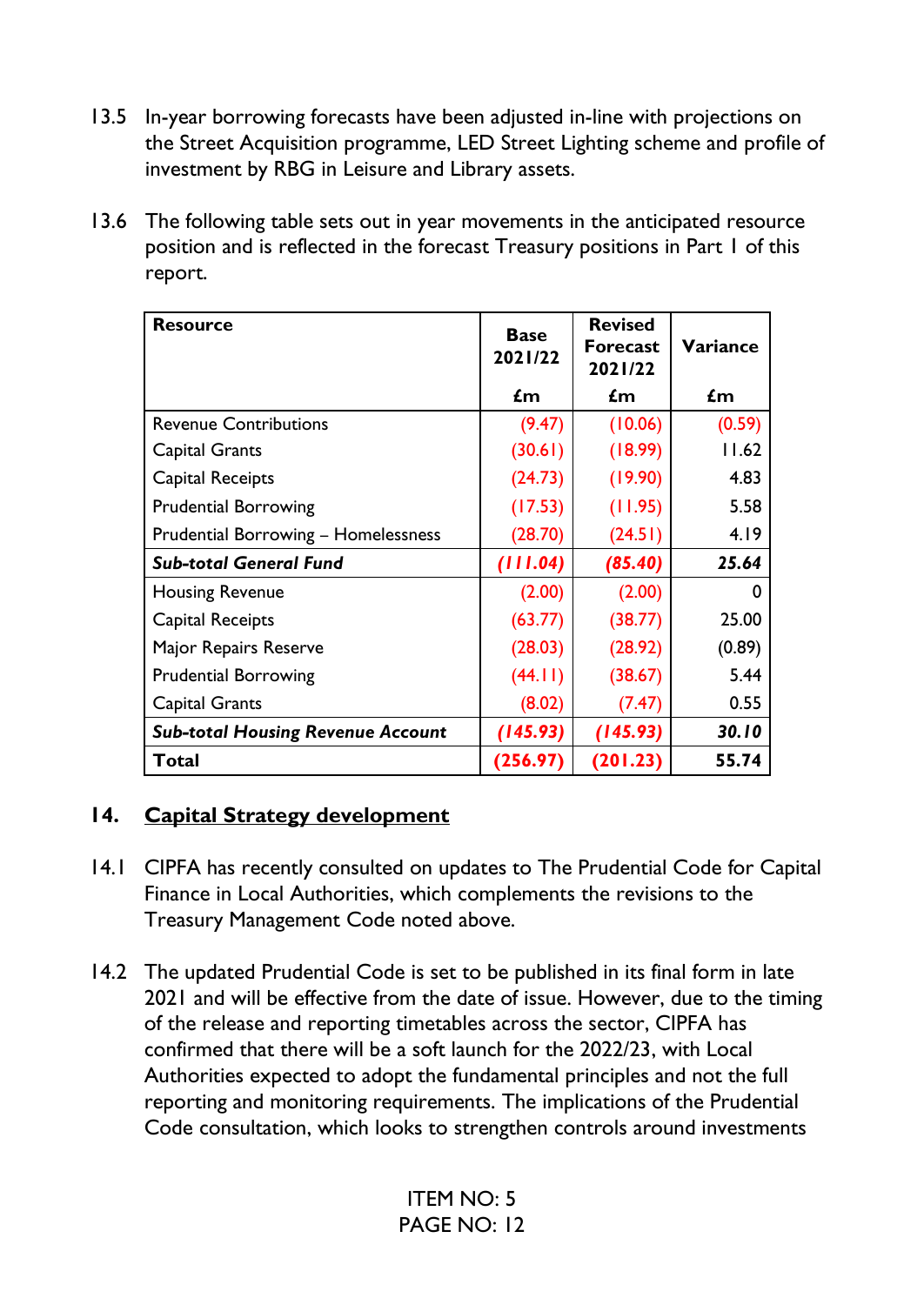and sustainability, have been reviewed by officers. Along with revised capital strategy best practice guidance, the principles will be reflected in the updated Corporate Capital Strategy scheduled to be put before Members in February 2022.

## **15. Available Options**

15.1 Option 1 - Note the Treasury Management and Capital Mid- Year Position and refer any comments to Council.

# **16. Preferred Option**

16.1 Option 1 – Note the report and refer any comments to full Council.

# **17. Reasons for Recommendations**

17.1 The report sets out the Council's Mid-Year Treasury and Capital position for 2021/22 which are reflective of the approved treasury management practices, capital expenditure commitments, CIPFA Codes and statutory regulations and guidance.

# **18. Next Steps: Communication and Implementation of the Decision**

18.1 The report is to be presented to the Audit and Risk Management Panel and Council for consideration alongside any comments made by Cabinet.

| <b>Issue</b>                                  | <b>Implications</b>                                                                                                                                                                                                                                       | Sign-off                                                                                |
|-----------------------------------------------|-----------------------------------------------------------------------------------------------------------------------------------------------------------------------------------------------------------------------------------------------------------|-----------------------------------------------------------------------------------------|
| <b>Legal including</b><br>Human Rights<br>Act | Cabinet is asked to note the Treasury<br>Management Mid-Year Report for<br>2021/22 and refer it to Council with any<br>comments.<br>Cabinet is also asked to note and refer<br>to Council, with any comments, the<br>Capital Mid-Year Report for 2021/22. | Azuka Onuorah,<br>Head of Legal<br><b>Services</b><br>19 <sup>th</sup> November<br>2021 |
|                                               | Under Section 151 of the Local<br>Government Act 1972, the Section 151<br>Officer has statutory duties in relation                                                                                                                                        |                                                                                         |

# **19. Cross-Cutting Issues and Implications**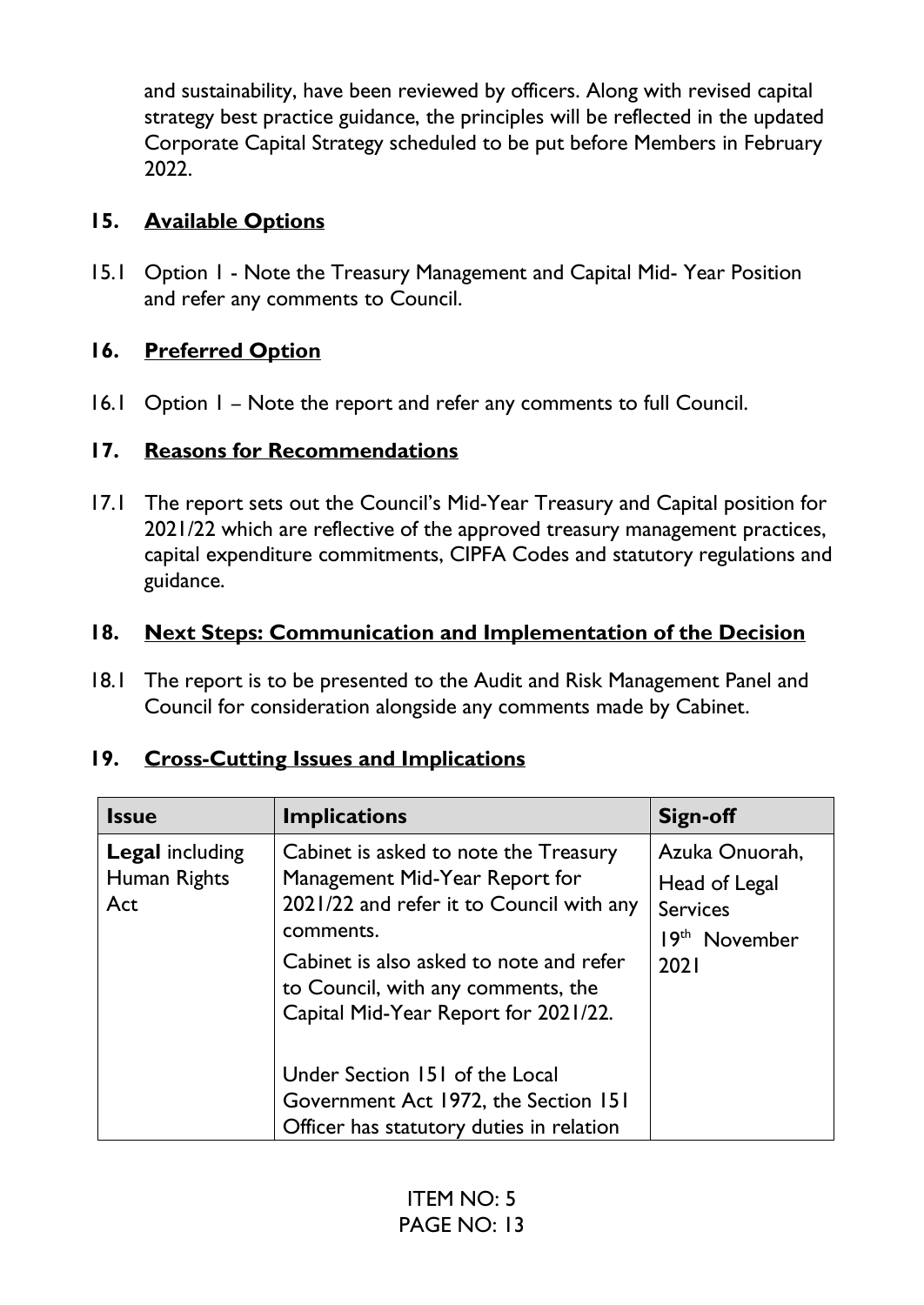|                                                                                   | to the financial administration and<br>stewardship of the Authority, including<br>securing effective arrangements for<br>treasury management.<br>The Local Government Act 2003 sets<br>the legal framework within which local<br>government may undertake capital<br>investments.<br>The Treasury Management and<br>Corporate Capital Strategies strengthen<br>the Council's corporate governance<br>processes around treasury management,<br>capital investment, the delivery of the<br>capital programme and the use of the<br>Council's assets. |                                                                                                   |
|-----------------------------------------------------------------------------------|----------------------------------------------------------------------------------------------------------------------------------------------------------------------------------------------------------------------------------------------------------------------------------------------------------------------------------------------------------------------------------------------------------------------------------------------------------------------------------------------------------------------------------------------------|---------------------------------------------------------------------------------------------------|
| <b>Finance and</b><br>other resources<br>including<br>procurement<br>implications | The Mid-Year Treasury Management<br>and Capital Programme update is a<br>position statement and reflects the<br>financial position of prior decisions, as<br>such no new Financial Implications arise<br>from this report.                                                                                                                                                                                                                                                                                                                         | Michael<br>Horbatchewskyj<br>Accountancy<br><b>Business Change</b><br>Manager (P&I)<br>15/11/2021 |
| <b>Equalities</b>                                                                 | The decisions recommended through<br>this paper have a remote or low<br>relevance to the substance of the<br>Equality Act. There is no apparent<br>equality impact on end users.<br>This report contributes to the Council's<br>Equality and Equality Charter and the<br>Council's Equality Objectives 2020-2024<br>by ensuring an effective Treasury<br>Management function and prudent<br>capital programme, enabling excellent<br>financial management.                                                                                         | Michael<br>Horbatchewskyj<br>Accountancy<br><b>Business Change</b><br>Manager (P&I)<br>15/11/2021 |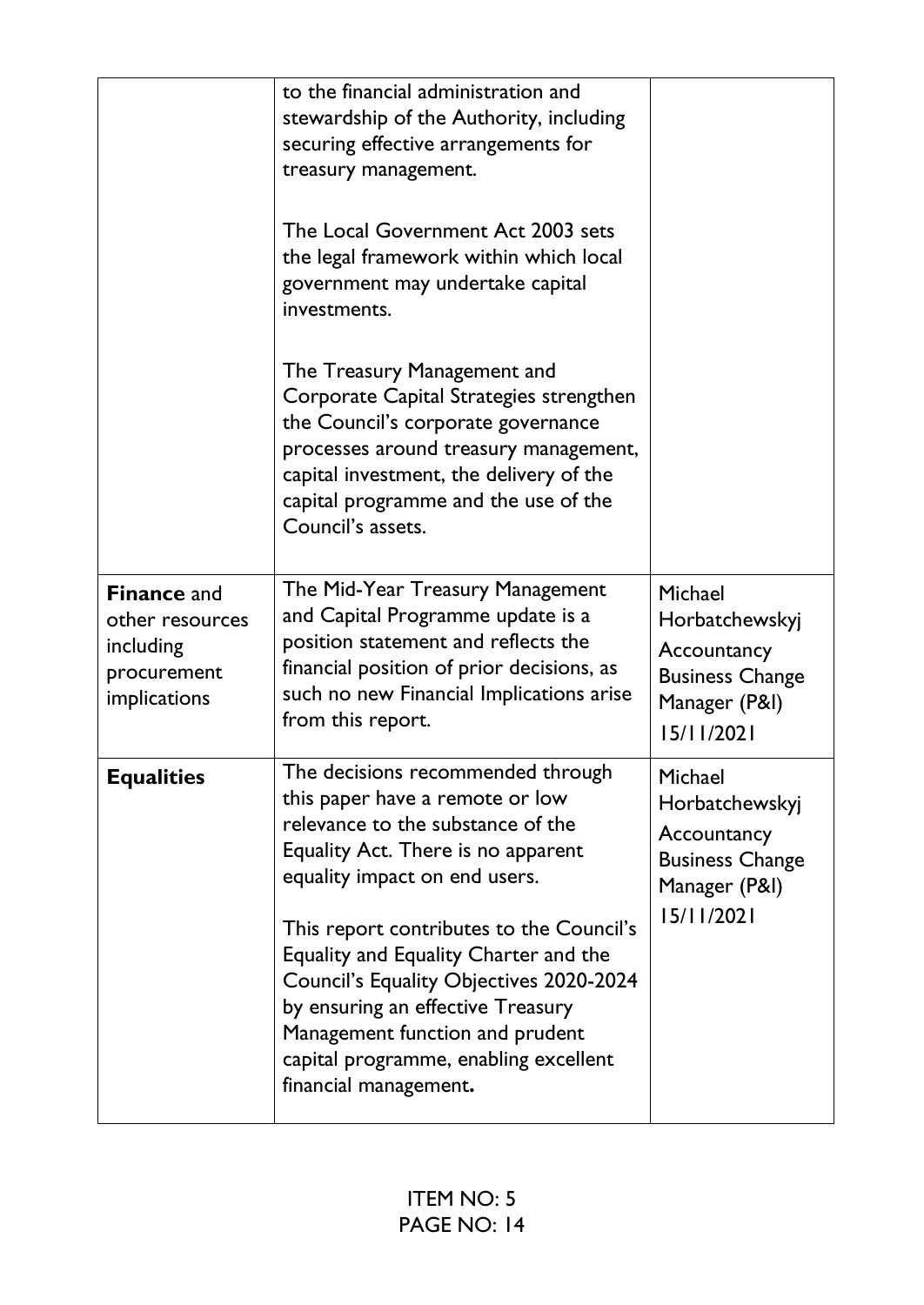| Climate change                   | There are no direct implication on the<br>Councils Carbon Neutral commitment,<br>with the financial forecast inclusive of<br>existing initiatives, such as the Public<br>Sector Decarbonisation and LED Street<br>Lighting projects.                                                                                                                                                                                                                                                                      | Michael<br>Horbatchewskyj<br>Accountancy<br><b>Business Change</b><br>Manager (P&I)<br>15/11/2021 |
|----------------------------------|-----------------------------------------------------------------------------------------------------------------------------------------------------------------------------------------------------------------------------------------------------------------------------------------------------------------------------------------------------------------------------------------------------------------------------------------------------------------------------------------------------------|---------------------------------------------------------------------------------------------------|
| <b>Risk</b><br><b>Management</b> | The timely realisation of capital<br>resources is essential to ensure that<br>funding for the council's ambitious<br>capital investment programme remains<br>on course and is unaffected by these<br>proposals, which will be managed under<br>the capital strategy arrangements. The<br>impact of non-realisation could<br>potentially increase borrowing costs for<br>the authority and hence strong project<br>management governance arrangements<br>are in place to reduce the risk of this<br>event. | Michael<br>Horbatchewskyj<br>Accountancy<br><b>Business Change</b><br>Manager (P&I)<br>15/11/2021 |

## **20. Report Appendices**

20.1 The following documents are to be published with and form part of the report:

**Glossary** Appendix 1 – Treasury Management Indicators

## **21. Background Documents**

Treasury Management and Capital Strategy 2021/22 – Council 25/02/2021

| Report Authors: Jason Coniam | Julian Gocool<br>Michael Horbatchewskyj }                                                           | <b>Accountancy Business Change Manager</b> |
|------------------------------|-----------------------------------------------------------------------------------------------------|--------------------------------------------|
| Tel No.<br>Email.            | 020 8921 2136<br>michael.horbatchewskyj@royalgreenwich.gov.uk<br>jason.coniam@royalgreenwich.gov.uk |                                            |